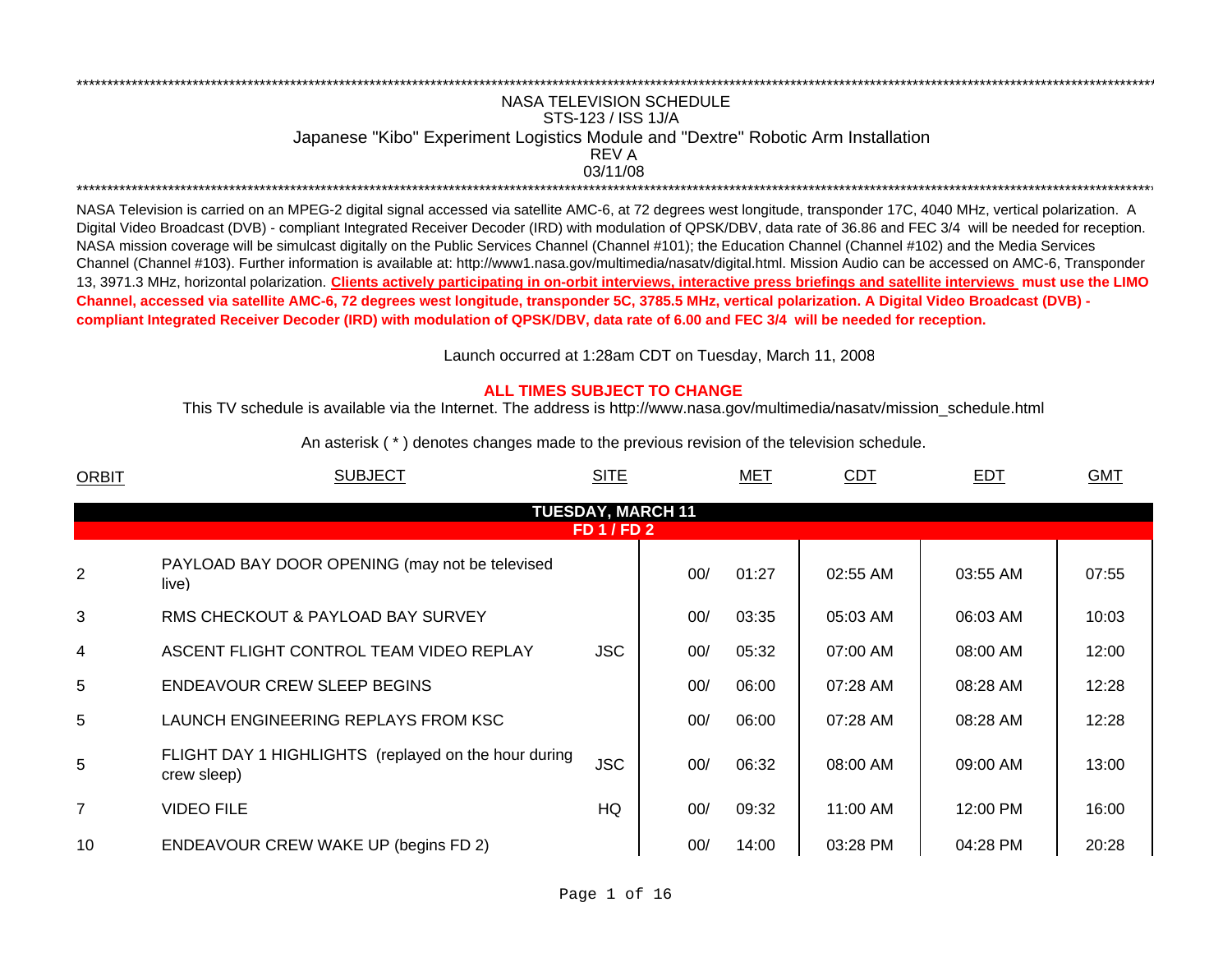| 12 | RMS GRAPPLE & UNBERTH OF OBSS                                       |            | 00/                        | 17:10 | 06:38 PM | 07:38 PM | 23:38 |  |  |  |  |
|----|---------------------------------------------------------------------|------------|----------------------------|-------|----------|----------|-------|--|--|--|--|
| 13 | <b>EMU CHECKOUT</b>                                                 |            | 00/                        | 18:10 | 07:38 PM | 08:38 PM | 00:38 |  |  |  |  |
| 13 | RMS/OBSS SURVEY OF ENDEAVOUR TPS BEGINS                             |            | 00/                        | 18:25 | 07:53 PM | 08:53 PM | 00:53 |  |  |  |  |
| 15 | <b>RMS OMS POD SURVEY</b>                                           |            | 00/                        | 22:10 | 11:38 PM | 12:38 AM | 04:38 |  |  |  |  |
|    |                                                                     |            | <b>WEDNESDAY, MARCH 12</b> |       |          |          |       |  |  |  |  |
|    | <b>FD 2/FD 3</b>                                                    |            |                            |       |          |          |       |  |  |  |  |
| 16 | <b>MISSION STATUS BRIEFING</b>                                      | <b>JSC</b> | 00/                        | 23:32 | 01:00 AM | 02:00 AM | 06:00 |  |  |  |  |
| 16 | <b>ODS RING EXTENSION</b>                                           |            | 01/                        | 00:00 | 01:28 AM | 02:28 AM | 06:28 |  |  |  |  |
| 16 | <b>OBSS BERTH</b>                                                   |            | 01/                        | 00:10 | 01:38 AM | 02:38 AM | 06:38 |  |  |  |  |
| 17 | RENDEZVOUS TOOLS CHECKOUT                                           |            | 01/                        | 01:10 | 02:38 AM | 03:38 AM | 07:38 |  |  |  |  |
| 18 | CENTERLINE CAMERA INSTALLATION                                      |            | 01/                        | 02:15 | 03:43 AM | 04:43 AM | 08:43 |  |  |  |  |
| 20 | ENDEAVOUR CREW SLEEP BEGINS                                         |            | 01/                        | 05:45 | 07:13 AM | 08:13 AM | 12:13 |  |  |  |  |
| 21 | FLIGHT DAY 2 HIGHLIGHTS (replayed on the hour during<br>crew sleep) | <b>JSC</b> | 01/                        | 06:32 | 08:00 AM | 09:00 AM | 13:00 |  |  |  |  |
| 23 | <b>MISSION STATUS BRIEFING REPLAY</b>                               | <b>JSC</b> | 01/                        | 08:32 | 10:00 AM | 11:00 AM | 15:00 |  |  |  |  |
| 23 | <b>VIDEO FILE</b>                                                   | HQ         | 01/                        | 09:32 | 11:00 AM | 12:00 PM | 16:00 |  |  |  |  |
| 25 | <b>ENDEAVOUR CREW WAKE UP (begins FD 3)</b>                         |            | 01/                        | 13:45 | 03:13 PM | 04:13 PM | 20:13 |  |  |  |  |
| 26 | POST-MMT UPDATE                                                     | <b>JSC</b> | 01/                        | 14:32 | 04:00 PM | 05:00 PM | 21:00 |  |  |  |  |
| 26 | RENDEZVOUS OPERATIONS BEGIN                                         |            | 01/                        | 15:05 | 04:33 PM | 05:33 PM | 21:33 |  |  |  |  |
| 28 | <b>TI BURN</b>                                                      |            | 01/                        | 18:14 | 07:42 PM | 08:42 PM | 00:42 |  |  |  |  |
| 29 | ENDEAVOUR RPM / ISS CREW VIDEO<br><b>DOCUMENTATION BEGINS</b>       |            | 01/                        | 19:52 | 09:20 PM | 10:20 PM | 02:20 |  |  |  |  |
| 30 | ENDEAVOUR / ISS DOCKING (may not be televised live)                 |            | 01/                        | 20:52 | 10:20 PM | 11:20 PM | 03:20 |  |  |  |  |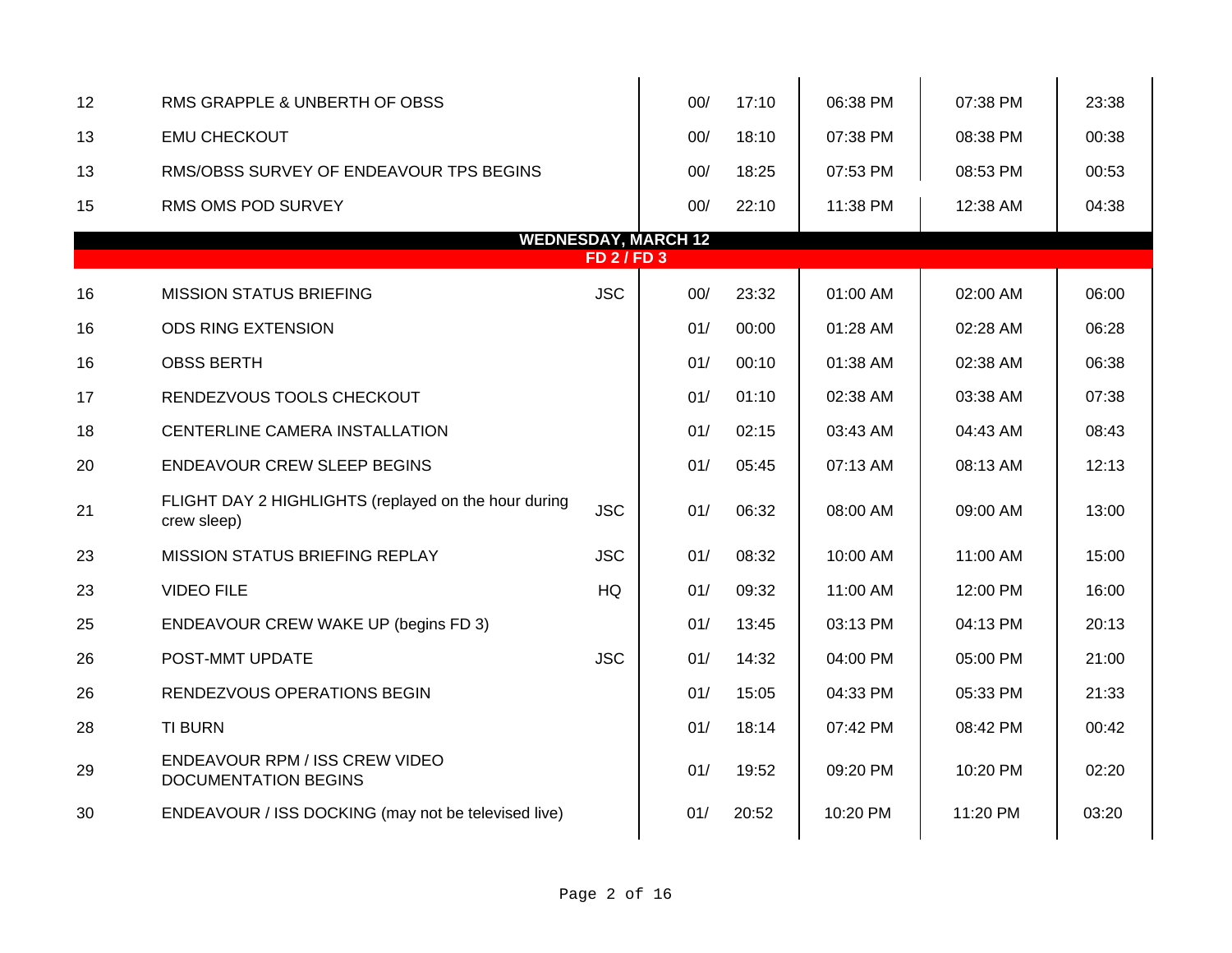| 31 | SHUTTLE VTR PLAYBACK OF ENDEAVOUR / ISS<br><b>DOCKING</b>                               |                  | 01/                       | 21:40 | 11:08 PM | 12:08 AM | 04:08 |
|----|-----------------------------------------------------------------------------------------|------------------|---------------------------|-------|----------|----------|-------|
|    |                                                                                         | <b>FD 3/FD 4</b> | <b>THURSDAY, MARCH 13</b> |       |          |          |       |
| 32 | ENDEAVOUR/ISS CREW HATCH OPENING AND<br><b>WELCOME CEREMONY</b>                         |                  | 01/                       | 22:40 | 12:08 AM | 01:08 AM | 05:08 |
| 32 | <b>SSRMS GRAPPLE SLP-D1</b>                                                             |                  | 01/                       | 23:10 | 12:38 AM | 01:38 AM | 05:38 |
| 33 | <b>MISSION STATUS BRIEFING</b>                                                          | <b>JSC</b>       | 01/                       | 23:32 | 01:00 AM | 02:00 AM | 06:00 |
| 33 | SOYUZ SEATLINER TRANSFER (REISMAN JOINS<br><b>EXPEDITION 16, EYHARTS JOINS STS-123)</b> |                  | 01/                       | 23:40 | 01:08 AM | 02:08 AM | 06:08 |
| 33 | SLP-D1 UNBERTH FROM PAYLOAD BAY                                                         |                  | 01/                       | 23:50 | 01:18 AM | 02:18 AM | 06:18 |
| 33 | SLP-D1 INSTALL ON POA                                                                   |                  | 02/                       | 01:05 | 02:33 AM | 03:33 AM | 07:33 |
| 33 | REISMAN SOKOL SUIT LEAK CHECK                                                           |                  | 02/                       | 01:30 | 02:58 AM | 03:58 AM | 07:58 |
| 33 | EVA #1 PROCEDURE REVIEW                                                                 |                  | 02/                       | 02:00 | 03:28 AM | 04:28 AM | 08:28 |
| 35 | LINNEHAN & REISMAN EVA #1 CAMPOUT BEGINS                                                |                  | 02/                       | 04:15 | 05:43 AM | 06:43 AM | 10:43 |
| 36 | <b>ISS CREW SLEEP BEGINS</b>                                                            |                  | 02/                       | 05:30 | 06:58 AM | 07:58 AM | 11:58 |
| 37 | <b>ENDEAVOUR CREW SLEEP BEGINS</b>                                                      |                  | 02/                       | 06:00 | 07:28 AM | 08:28 AM | 12:28 |
| 37 | FLIGHT DAY 3 HIGHLIGHTS (replayed on the hour during<br>crew sleep)                     | <b>JSC</b>       | 02/                       | 06:32 | 08:00 AM | 09:00 AM | 13:00 |
| 38 | <b>MISSION STATUS BRIEFING REPLAY</b>                                                   | <b>JSC</b>       | 02/                       | 08:32 | 10:00 AM | 11:00 AM | 15:00 |
| 38 | <b>VIDEO FILE</b>                                                                       | HQ               | 02/                       | 09:32 | 11:00 AM | 12:00 PM | 16:00 |
| 39 | <b>ISS FLIGHT DIRECTOR UPDATE</b>                                                       | <b>JSC</b>       | 02/                       | 10:32 | 12:00 PM | 01:00 PM | 17:00 |
| 40 | ISS FLIGHT DIRECTOR UPDATE REPLAY                                                       | <b>JSC</b>       | 02/                       | 12:32 | 02:00 PM | 03:00 PM | 19:00 |
| 41 | ENDEAVOUR/ISS CREW WAKE UP (begins FD 4)                                                |                  | 02/                       | 14:00 | 03:28 PM | 04:28 PM | 20:28 |
| 42 | POST-MMT UPDATE                                                                         | <b>JSC</b>       | 02/                       | 14:32 | 04:00 PM | 05:00 PM | 21:00 |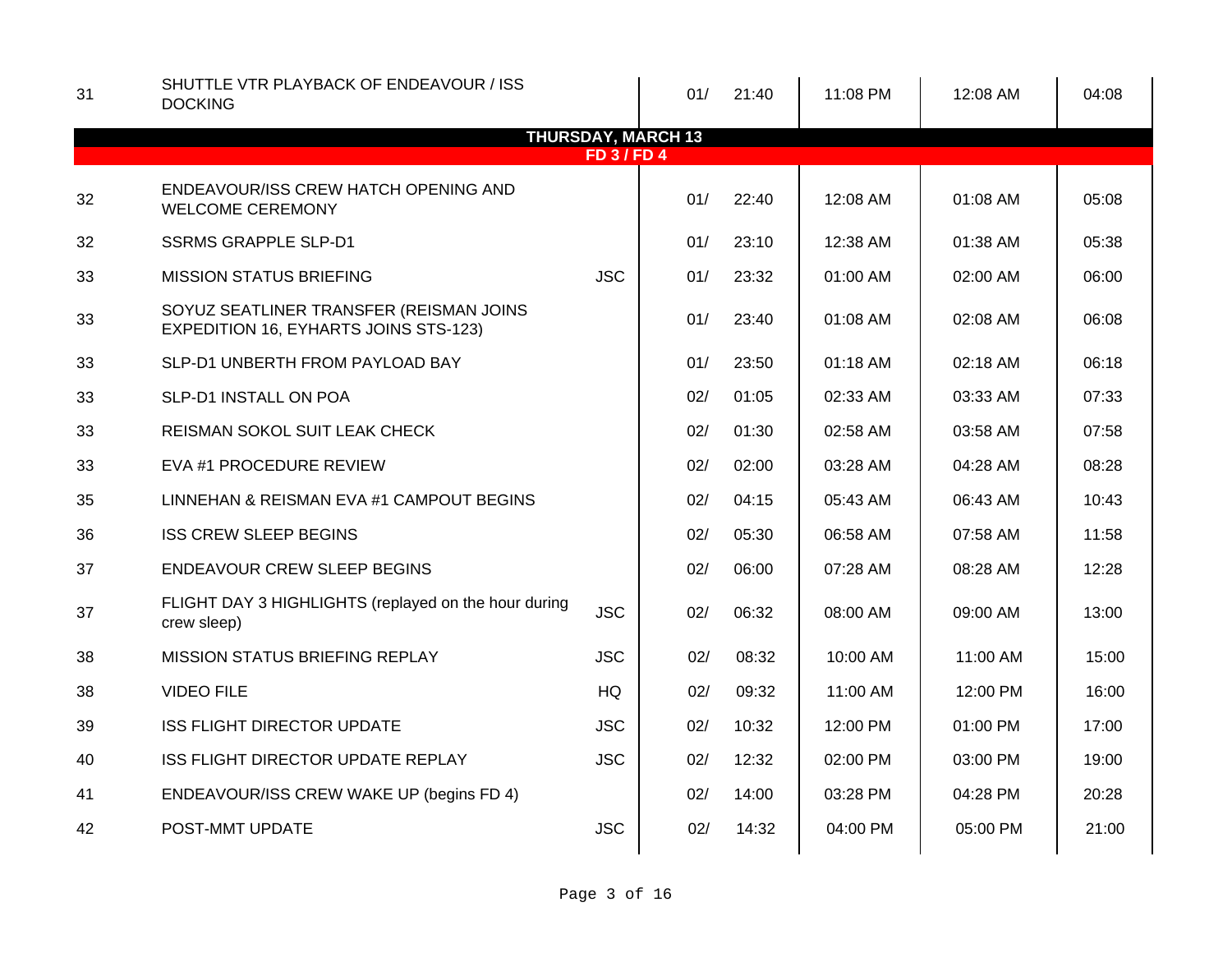| 42 | EVA #1 PREPARATIONS RESUME                                          |                                               | 02/ | 14:40 | 04:08 PM | 05:08 PM | 21:08 |
|----|---------------------------------------------------------------------|-----------------------------------------------|-----|-------|----------|----------|-------|
| 44 | EVA #1 BEGINS                                                       |                                               | 02/ | 18:55 | 08:23 PM | 09:23 PM | 01:23 |
| 45 | JLP PREPARATION FOR UNBERTHING                                      |                                               | 02/ | 19:40 | 09:08 PM | 10:08 PM | 02:08 |
| 46 | <b>SRMS GRAPPLES JLP</b>                                            |                                               | 02/ | 20:35 | 10:03 PM | 11:03 PM | 03:03 |
| 46 | OTCM INSTALLATION ON SPDM ARM 2                                     |                                               | 02/ | 20:55 | 10:23 PM | 11:23 PM | 03:23 |
|    |                                                                     | <b>FRIDAY, MARCH 14</b><br><b>FD 4 / FD 5</b> |     |       |          |          |       |
|    |                                                                     |                                               |     |       |          |          |       |
| 47 | OTCM INSTALLATION ON SPDM ARM 1                                     |                                               | 02/ | 22:55 | 12:23 AM | 01:23 AM | 05:23 |
| 47 | SRMS UNBERTH JLP FROM ENDEAVOUR                                     |                                               | 02/ | 23:30 | 12:58 AM | 01:58 AM | 05:58 |
| 48 | SRMS INSTALLS JLP ONTO HARMONY ZENITH PORT                          |                                               | 03/ | 00:55 | 02:23 AM | 03:23 AM | 07:23 |
| 49 | EVA #1 ENDS                                                         |                                               | 03/ | 01:25 | 02:53 AM | 03:53 AM | 07:53 |
| 49 | JLP INSTALLATION ON HARMONY COMPLETE                                |                                               | 03/ | 01:45 | 03:13 AM | 04:13 AM | 08:13 |
| 50 | HARMONY - JLP VESTIBULE LEAK CHECKS                                 |                                               | 03/ | 03:30 | 04:58 AM | 05:58 AM | 09:58 |
| 50 | <b>MISSION STATUS BRIEFING</b>                                      | <b>JSC</b>                                    | 03/ | 03:32 | 05:00 AM | 06:00 AM | 10:00 |
| 52 | <b>ISS CREW SLEEP BEGINS</b>                                        |                                               | 03/ | 05:30 | 06:58 AM | 07:58 AM | 11:58 |
| 52 | <b>ENDEAVOUR CREW SLEEP BEGINS</b>                                  |                                               | 03/ | 06:00 | 07:28 AM | 08:28 AM | 12:28 |
| 52 | FLIGHT DAY 4 HIGHLIGHTS (replayed on the hour during<br>crew sleep) | <b>JSC</b>                                    | 03/ | 06:32 | 08:00 AM | 09:00 AM | 13:00 |
| 54 | <b>MISSION STATUS BRIEFING REPLAY</b>                               | <b>JSC</b>                                    | 03/ | 08:32 | 10:00 AM | 11:00 AM | 15:00 |
| 54 | <b>VIDEO FILE</b>                                                   | HQ                                            | 03/ | 09:32 | 11:00 AM | 12:00 PM | 16:00 |
| 55 | <b>ISS FLIGHT DIRECTOR UPDATE</b>                                   | <b>JSC</b>                                    | 03/ | 11:02 | 12:30 PM | 01:30 PM | 17:30 |
| 57 | ISS FLIGHT DIRECTOR UPDATE REPLAY                                   | <b>JSC</b>                                    | 03/ | 13:02 | 02:30 PM | 03:30 PM | 19:30 |
| 57 | ENDEAVOUR / ISS CREW WAKE UP (begins FD 5)                          |                                               | 03/ | 14:00 | 03:28 PM | 04:28 PM | 20:28 |
| 58 | POST-MMT UPDATE                                                     | <b>JSC</b>                                    | 03/ | 14:32 | 04:00 PM | 05:00 PM | 21:00 |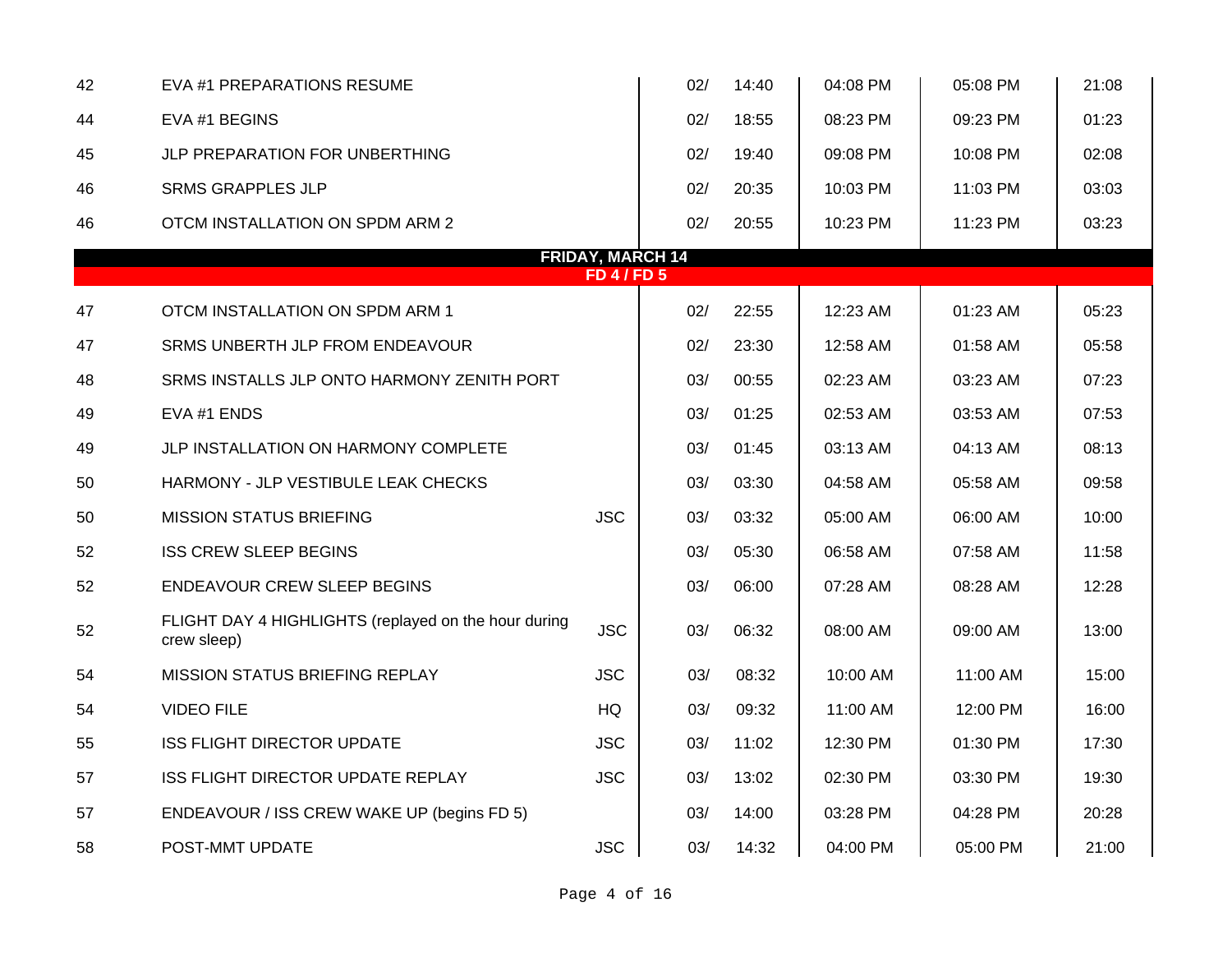| JLP/HARMONY VESTIBULE OUTFITTING BEGINS                                          |             | 03/ | 16:30                                         | 05:58 PM | 06:58 PM | 22:58 |
|----------------------------------------------------------------------------------|-------------|-----|-----------------------------------------------|----------|----------|-------|
| <b>JLP ACTIVATION BEGINS</b>                                                     |             | 03/ | 16:45                                         | 06:13 PM | 07:13 PM | 23:13 |
| <b>SSRMS GRAPPLES &amp; UNBERTHS OBSS FROM</b><br><b>ENDEAVOUR'S PAYLOAD BAY</b> |             | 03/ | 17:00                                         | 06:28 PM | 07:28 PM | 23:28 |
| <b>SSRMS HANDOFF OBSS TO SRMS</b>                                                |             | 03/ | 17:45                                         | 07:13 PM | 08:13 PM | 00:13 |
| <b>MISSION STATUS BRIEFING</b>                                                   | <b>JSC</b>  | 03/ | 19:32                                         | 09:00 PM | 10:00 PM | 02:00 |
| JLP HATCH OPEN AND INGRESS                                                       |             | 03/ | 21:50                                         | 11:18 PM | 12:18 AM | 04:18 |
|                                                                                  |             |     |                                               |          |          |       |
|                                                                                  |             |     |                                               |          |          |       |
| ABC NEWS / SPACE.COM / FLORIDA TODAY IN-FLIGHT<br><b>INTERVIEWS</b>              | <b>TDRW</b> | 03/ | 23:20                                         | 12:48 AM | 01:48 AM | 05:48 |
| EVA #2 PROCEDURE REVIEW                                                          |             | 04/ | 01:30                                         | 02:58 AM | 03:58 AM | 07:58 |
| LINNEHAN & FOREMAN EVA #2 CAMPOUT BEGINS                                         |             | 04/ | 03:15                                         | 04:43 AM | 05:43 AM | 09:43 |
| <b>ISS CREW SLEEP BEGINS</b>                                                     |             | 04/ | 04:30                                         | 05:58 AM | 06:58 AM | 10:58 |
| ENDEAVOUR CREW SLEEP BEGINS                                                      |             | 04/ | 05:00                                         | 06:28 AM | 07:28 AM | 11:28 |
| FLIGHT DAY 5 HIGHLIGHTS (replayed on the hour during<br>crew sleep)              | <b>JSC</b>  | 04/ | 05:32                                         | 07:00 AM | 08:00 AM | 12:00 |
| <b>MISSION STATUS BRIEFING REPLAY</b>                                            | <b>JSC</b>  | 04/ | 07:32                                         | 09:00 AM | 10:00 AM | 14:00 |
| <b>ISS FLIGHT DIRECTOR UPDATE</b>                                                | <b>JSC</b>  | 04/ | 10:32                                         | 12:00 PM | 01:00 PM | 17:00 |
| ISS FLIGHT DIRECTOR UPDATE REPLAY                                                | <b>JSC</b>  | 04/ | 12:02                                         | 01:30 PM | 02:30 PM | 18:30 |
| ENDEAVOUR / ISS CREW WAKE UP (begins FD 6)                                       |             | 04/ | 13:00                                         | 02:28 PM | 03:28 PM | 19:28 |
| EVA #2 PREPARATIONS RESUME                                                       |             | 04/ | 13:40                                         | 03:08 PM | 04:08 PM | 20:08 |
| JLP RACK CONFIGURATION BEGINS                                                    |             | 04/ | 16:00                                         | 05:28 PM | 06:28 PM | 22:28 |
| EVA #2 BEGINS                                                                    |             | 04/ | 17:55                                         | 07:23 PM | 08:23 PM | 00:23 |
|                                                                                  |             |     | <b>SATURDAY, MARCH 15</b><br><b>FD 5/FD 6</b> |          |          |       |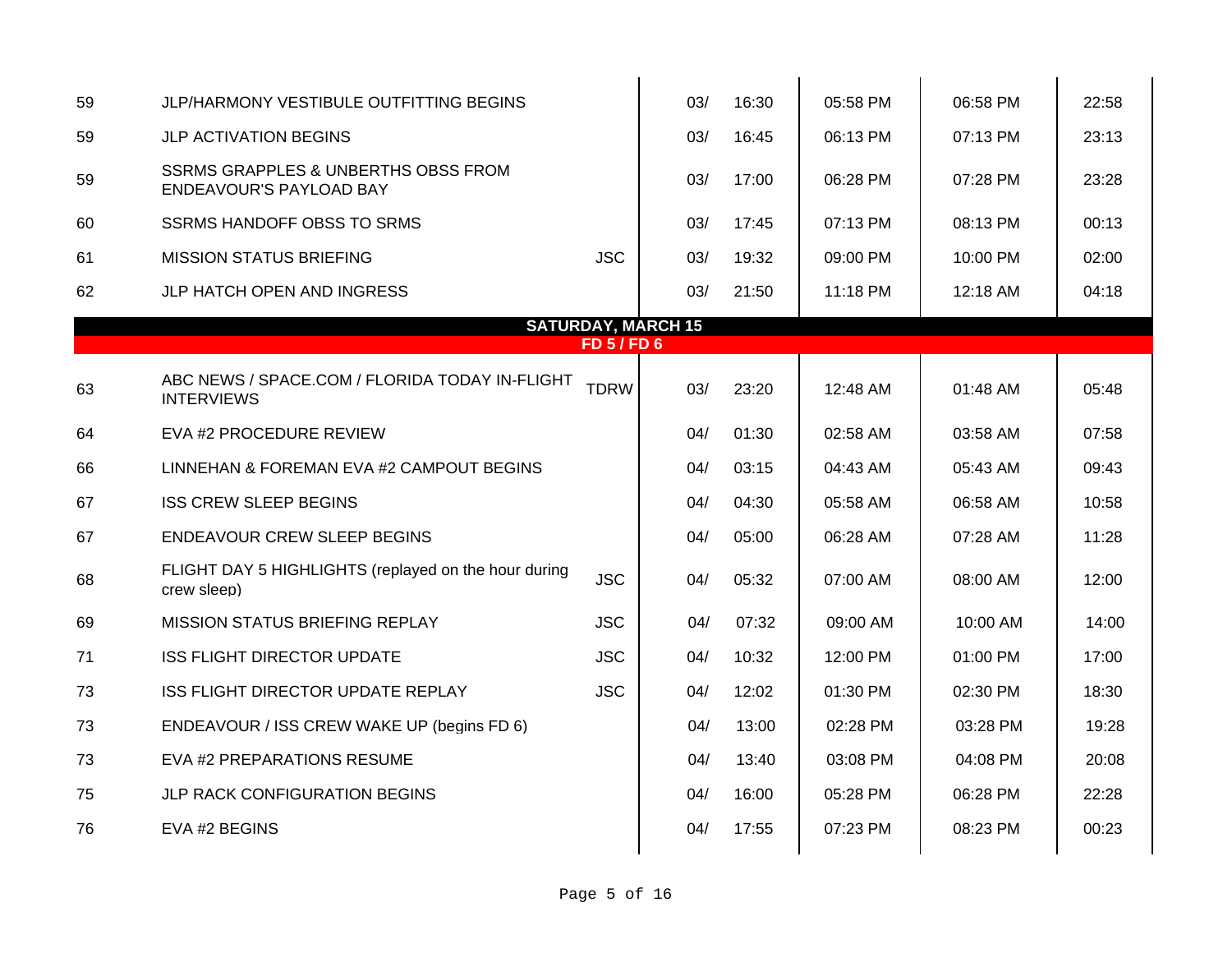| 76 | SPDM ARM 2 STOWAGE                                                                           |                         | 04/ | 18:40 | 08:08 PM | 09:08 PM | 01:08 |
|----|----------------------------------------------------------------------------------------------|-------------------------|-----|-------|----------|----------|-------|
| 77 | SPDM ARM 1 STOWAGE                                                                           |                         | 04/ | 20:10 | 09:38 PM | 10:38 PM | 02:38 |
| 77 | SPDM ARM INSTALLATION                                                                        |                         | 04/ | 21:10 | 10:38 PM | 11:38 PM | 03:38 |
|    |                                                                                              | <b>SUNDAY, MARCH 16</b> |     |       |          |          |       |
|    |                                                                                              | <b>FD6/FD7</b>          |     |       |          |          |       |
| 79 | SPDM COVER REMOVAL                                                                           |                         | 04/ | 23:00 | 12:28 AM | 01:28 AM | 05:28 |
| 80 | EVA #2 ENDS                                                                                  |                         | 05/ | 01:00 | 02:28 AM | 03:28 AM | 07:28 |
| 82 | <b>MISSION STATUS BRIEFING</b>                                                               | <b>JSC</b>              | 05/ | 03:02 | 04:30 AM | 05:30 AM | 09:30 |
| 83 | <b>ISS CREW SLEEP BEGINS</b>                                                                 |                         | 05/ | 04:30 | 05:58 AM | 06:58 AM | 10:58 |
| 83 | <b>ENDEAVOUR CREW SLEEP BEGINS</b>                                                           |                         | 05/ | 05:00 | 06:28 AM | 07:28 AM | 11:28 |
| 83 | FLIGHT DAY 6 HIGHLIGHTS (replayed on the hour during<br>crew sleep)                          | <b>JSC</b>              | 05/ | 05:32 | 07:00 AM | 08:00 AM | 12:00 |
| 84 | SPDM POWERUP AND JOINT TESTING BEGINS                                                        |                         | 05/ | 06:15 | 07:43 AM | 08:43 AM | 12:43 |
| 85 | <b>MISSION STATUS BRIEFING REPLAY</b>                                                        | <b>JSC</b>              | 05/ | 07:32 | 09:00 AM | 10:00 AM | 14:00 |
| 89 | <b>ISS FLIGHT DIRECTOR UPDATE REPLAY</b>                                                     | <b>JSC</b>              | 05/ | 12:02 | 01:30 PM | 02:30 PM | 18:30 |
| 88 | ENDEAVOUR/ ISS CREW WAKE UP (begins FD 7)                                                    |                         | 05/ | 13:00 | 02:28 PM | 03:28 PM | 19:28 |
| 90 | SPDM ARM BRAKE TESTING BEGINS                                                                |                         | 05/ | 15:15 | 04:43 PM | 05:43 PM | 21:43 |
| 92 | KMOX RADIO - St. Louis, MO / WEWS-TV - Cleveland,<br>OH / WBZ-TV, Boston, MA LIVE INTERVIEWS | <b>TDRE</b>             | 05/ | 19:50 | 09:18 PM | 10:18 PM | 02:18 |
| 93 | JLP RACK CONFIGURATION CONTINUES                                                             |                         | 05/ | 20:10 | 09:38 PM | 10:38 PM | 02:38 |
| 94 | <b>MISSION STATUS BRIEFING</b>                                                               | <b>JSC</b>              | 05/ | 20:32 | 10:00 PM | 11:00 PM | 03:00 |
|    |                                                                                              | <b>MONDAY, MARCH 17</b> |     |       |          |          |       |
|    |                                                                                              | <b>FD 7 / FD 8</b>      |     |       |          |          |       |
| 98 | EVA #3 PROCEDURE REVIEW                                                                      |                         | 06/ | 01:00 | 02:28 AM | 03:28 AM | 07:28 |
| 98 | LINNEHAN & BEHNKEN EVA #3 CAMPOUT BEGINS                                                     |                         | 06/ | 02:15 | 03:43 AM | 04:43 AM | 08:43 |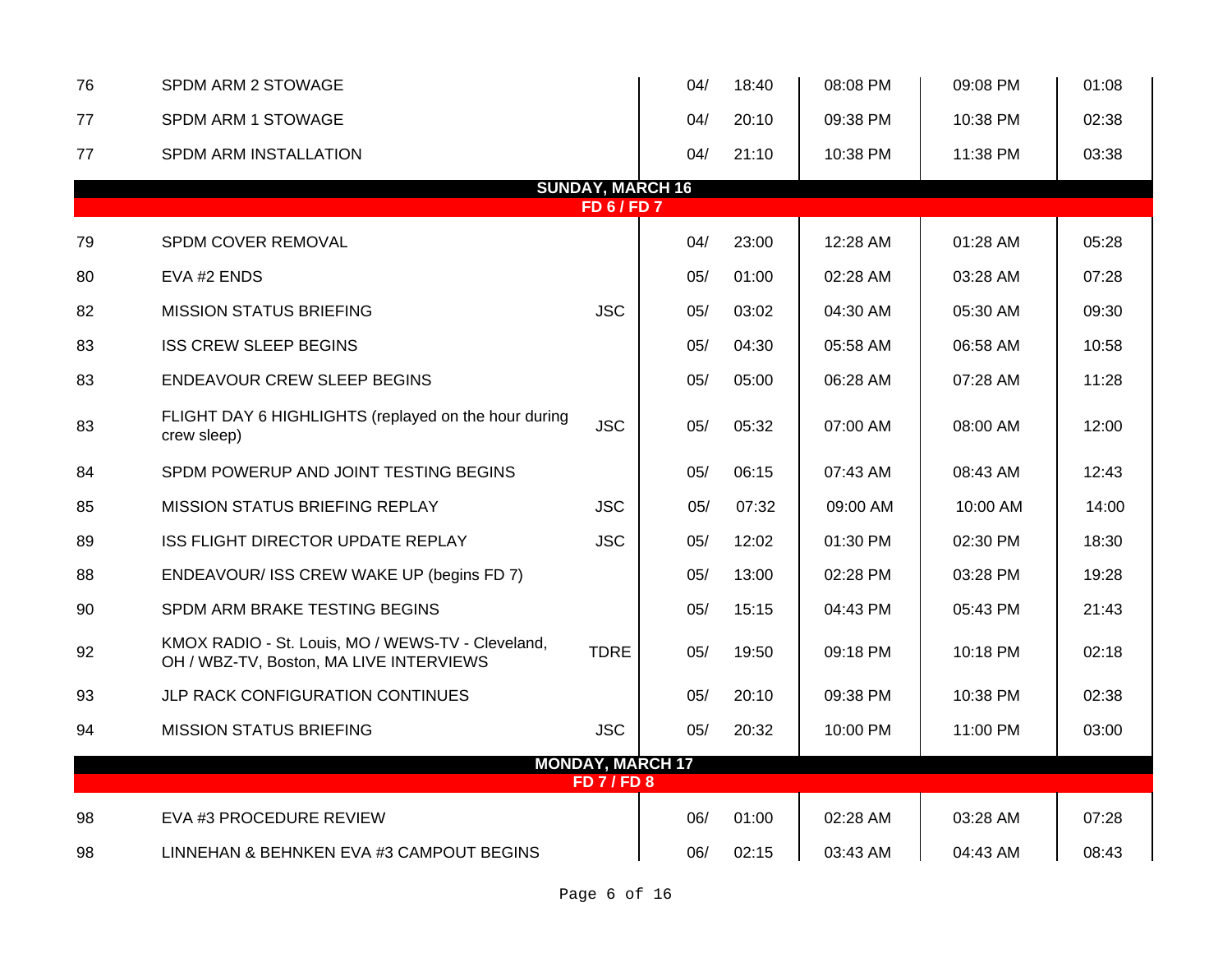| 99  | <b>ISS CREW SLEEP BEGINS</b>                                        |                  | 06/                      | 03:30 | 04:58 AM | 05:58 AM | 09:58 |
|-----|---------------------------------------------------------------------|------------------|--------------------------|-------|----------|----------|-------|
| 99  | <b>ENDEAVOUR CREW SLEEP BEGINS</b>                                  |                  | 06/                      | 04:00 | 05:28 AM | 06:28 AM | 10:28 |
| 99  | FLIGHT DAY 7 HIGHLIGHTS (replayed on the hour during<br>crew sleep) | <b>JSC</b>       | 06/                      | 04:32 | 06:00 AM | 07:00 AM | 11:00 |
| 101 | <b>MISSION STATUS BRIEFING REPLAY</b>                               | <b>JSC</b>       | 06/                      | 06:32 | 08:00 AM | 09:00 AM | 13:00 |
| 102 | <b>VIDEO FILE</b>                                                   | HQ               | 06/                      | 09:02 | 10:30 AM | 11:30 AM | 15:30 |
| 102 | <b>ISS FLIGHT DIRECTOR UPDATE</b>                                   | <b>JSC</b>       | 06/                      | 09:32 | 11:00 AM | 12:00 PM | 16:00 |
| 104 | ISS FLIGHT DIRECTOR UPDATE REPLAY                                   | <b>JSC</b>       | 06/                      | 11:32 | 01:00 PM | 02:00 PM | 18:00 |
| 104 | ENDEAVOUR / ISS CREW WAKE UP (begins FD 8)                          |                  | 06/                      | 12:00 | 01:28 PM | 02:28 PM | 18:28 |
| 104 | EVA #3 PREPARATIONS RESUME                                          |                  | 06/                      | 12:40 | 02:08 PM | 03:08 PM | 19:08 |
| 107 | EVA #3 BEGINS                                                       |                  | 06/                      | 16:55 | 06:23 PM | 07:23 PM | 23:23 |
| 108 | ORU TOOL PLATFORM / TOOL HOLDER ASSEMBLY<br><b>INSTALLATION</b>     |                  | 06/                      | 17:30 | 06:58 PM | 07:58 PM | 23:58 |
| 109 | SPACELAB PLATFORM CLEANUP                                           |                  | 06/                      | 18:55 | 08:23 PM | 09:23 PM | 01:23 |
| 109 | MISSE 6 & LWAPA TRANSFER TO COLUMBUS                                |                  | 06/                      | 19:25 | 08:53 PM | 09:53 PM | 01:53 |
| 109 | CLPA INSTALLATION ON SPDM                                           |                  | 06/                      | 20:10 | 09:38 PM | 10:38 PM | 02:38 |
| 110 | SPARE SSRMS YAW JOINT TRANSFER TO ESP-2                             |                  | 06/                      | 20:25 | 09:53 PM | 10:53 PM | 02:53 |
| 110 | MISSE 6 PASSIVE EXPERIMENT CONTAINER INSTALL<br>ON COLUMBUS         |                  | 06/                      | 20:50 | 10:18 PM | 11:18 PM | 03:18 |
| 110 | SPARE DCSU 1 AND 2 TRANSFER TO ESP-2                                |                  | 06/                      | 21:15 | 10:43 PM | 11:43 PM | 03:43 |
|     |                                                                     | <b>FD 8/FD 9</b> | <b>TUESDAY, MARCH 18</b> |       |          |          |       |
| 112 | EVA #3 ENDS                                                         |                  | 06/                      | 23:30 | 12:58 AM | 01:58 AM | 05:58 |
| 112 | <b>SSRMS GRAPPLE OF SPDM</b>                                        |                  | 06/                      | 23:45 | 01:13 AM | 02:13 AM | 06:13 |
|     |                                                                     |                  |                          |       |          |          |       |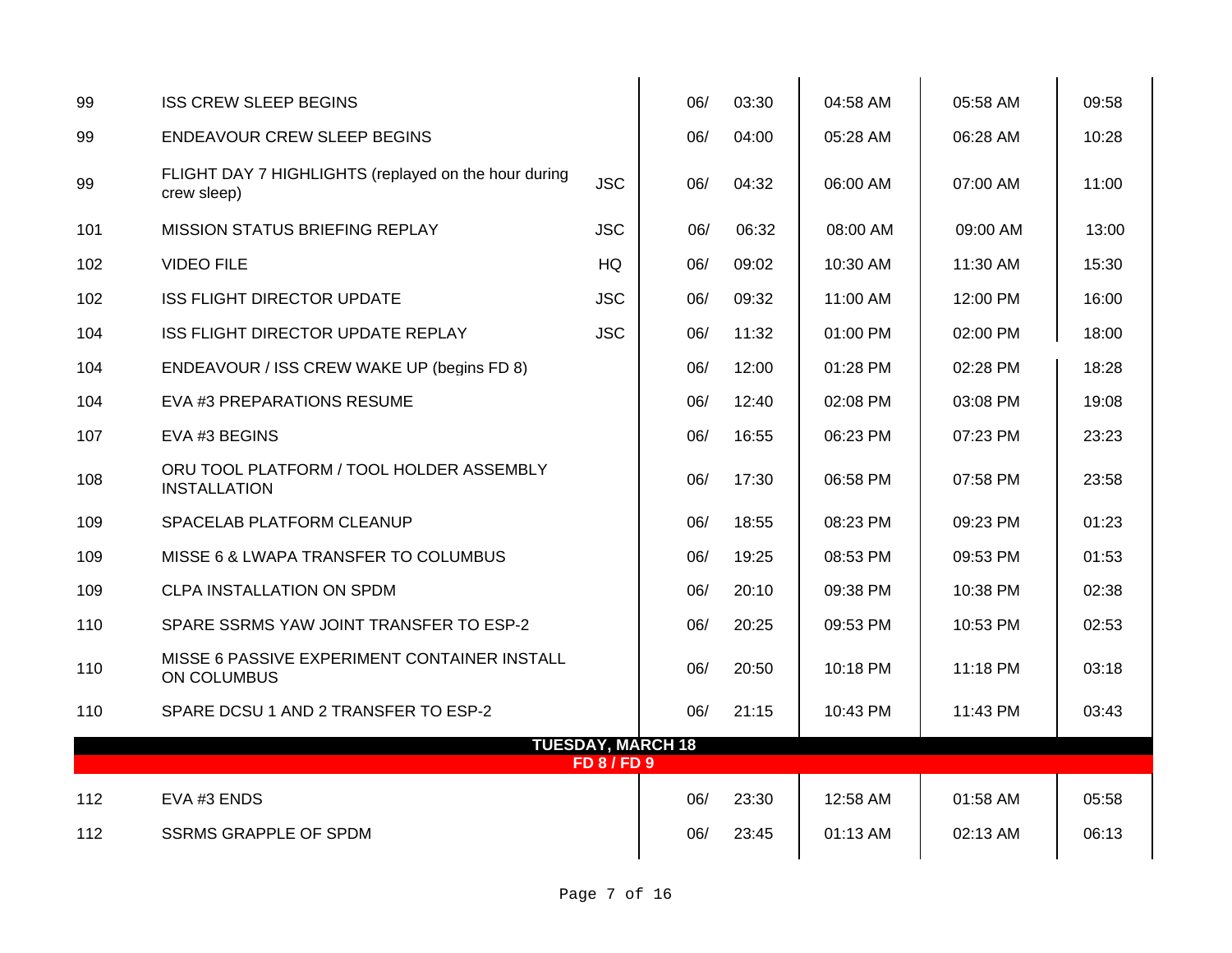| 113 | <b>MISSION STATUS BRIEFING</b>                                      | <b>JSC</b>   | 07/                        | 01:02 | 02:30 AM | 03:30 AM | 07:30 |
|-----|---------------------------------------------------------------------|--------------|----------------------------|-------|----------|----------|-------|
| 113 | SRMS/SSPDM MANEUVER TO OVERNIGHT PARK<br><b>POSITION</b>            |              | 07/                        | 01:10 | 02:38 AM | 03:38 AM | 07:38 |
| 114 | <b>ISS CREW SLEEP BEGINS</b>                                        |              | 07/                        | 03:30 | 04:58 AM | 05:58 AM | 09:58 |
| 114 | <b>ENDEAVOUR CREW SLEEP BEGINS</b>                                  |              | 07/                        | 04:00 | 05:28 AM | 06:28 AM | 10:28 |
| 115 | FLIGHT DAY 8 HIGHLIGHTS (replayed on the hour during<br>crew sleep) | <b>JSC</b>   | 07/                        | 04:32 | 06:00 AM | 07:00 AM | 11:00 |
| 116 | <b>MISSION STATUS BRIEFING REPLAY</b>                               | <b>JSC</b>   | 07/                        | 06:32 | 08:00 AM | 09:00 AM | 13:00 |
| 118 | <b>ISS FLIGHT DIRECTOR UPDATE</b>                                   | <b>JSC</b>   | 07/                        | 09:02 | 10:30 AM | 11:30 AM | 15:30 |
| 118 | <b>VIDEO FILE</b>                                                   | HQ           | 07/                        | 09:32 | 11:00 AM | 12:00 PM | 16:00 |
| 118 | <b>NASA UPDATE</b>                                                  | HQ           | 07/                        | 10:32 | 12:00 PM | 01:00 PM | 17:00 |
| 119 | ISS FLIGHT DIRECTOR UPDATE REPLAY                                   | <b>JSC</b>   | 07/                        | 11:32 | 01:00 PM | 02:00 PM | 18:00 |
| 120 | ENDEAVOUR / ISS CREW WAKE UP (begins FD 9)                          |              | 07/                        | 12:00 | 01:28 PM | 02:28 PM | 18:28 |
| 121 | FINAL SPDM ARM STOWAGE                                              |              | 07/                        | 14:15 | 03:43 PM | 04:43 PM | 20:43 |
| 123 | SPDM BASE CHANGE TO DESTINY                                         |              | 07/                        | 17:30 | 06:58 PM | 07:58 PM | 23:58 |
| 123 | <b>MISSION STATUS BRIEFING</b>                                      | <b>JSC</b>   | 07/                        | 18:02 | 07:30 PM | 08:30 PM | 00:30 |
| 124 | <b>SSRMS GRAPPLE OF SLP</b>                                         |              | 07/                        | 18:40 | 08:08 PM | 09:08 PM | 01:08 |
| 125 | SLP BERTH IN ENDEAVOUR PAYLOAD BAY                                  |              | 07/                        | 19:40 | 09:08 PM | 10:08 PM | 02:08 |
| 126 | <b>CREW OFF DUTY PERIOD BEGINS</b>                                  |              | 07/                        | 22:00 | 11:28 PM | 12:28 AM | 04:28 |
|     |                                                                     | FD 9 / FD 10 | <b>WEDNESDAY, MARCH 19</b> |       |          |          |       |
| 127 | SPDM ACTIVATED ON DESTINY GRAPPLE FIXTURE                           |              | 07/                        | 22:45 | 12:13 AM | 01:13 AM | 05:13 |
| 129 | <b>ISS CREW SLEEP BEGINS</b>                                        |              | 08/                        | 02:30 | 03:58 AM | 04:58 AM | 08:58 |
| 129 | <b>ENDEAVOUR CREW SLEEP BEGINS</b>                                  |              | 08/                        | 03:00 | 04:28 AM | 05:28 AM | 09:28 |
|     |                                                                     |              |                            |       |          |          |       |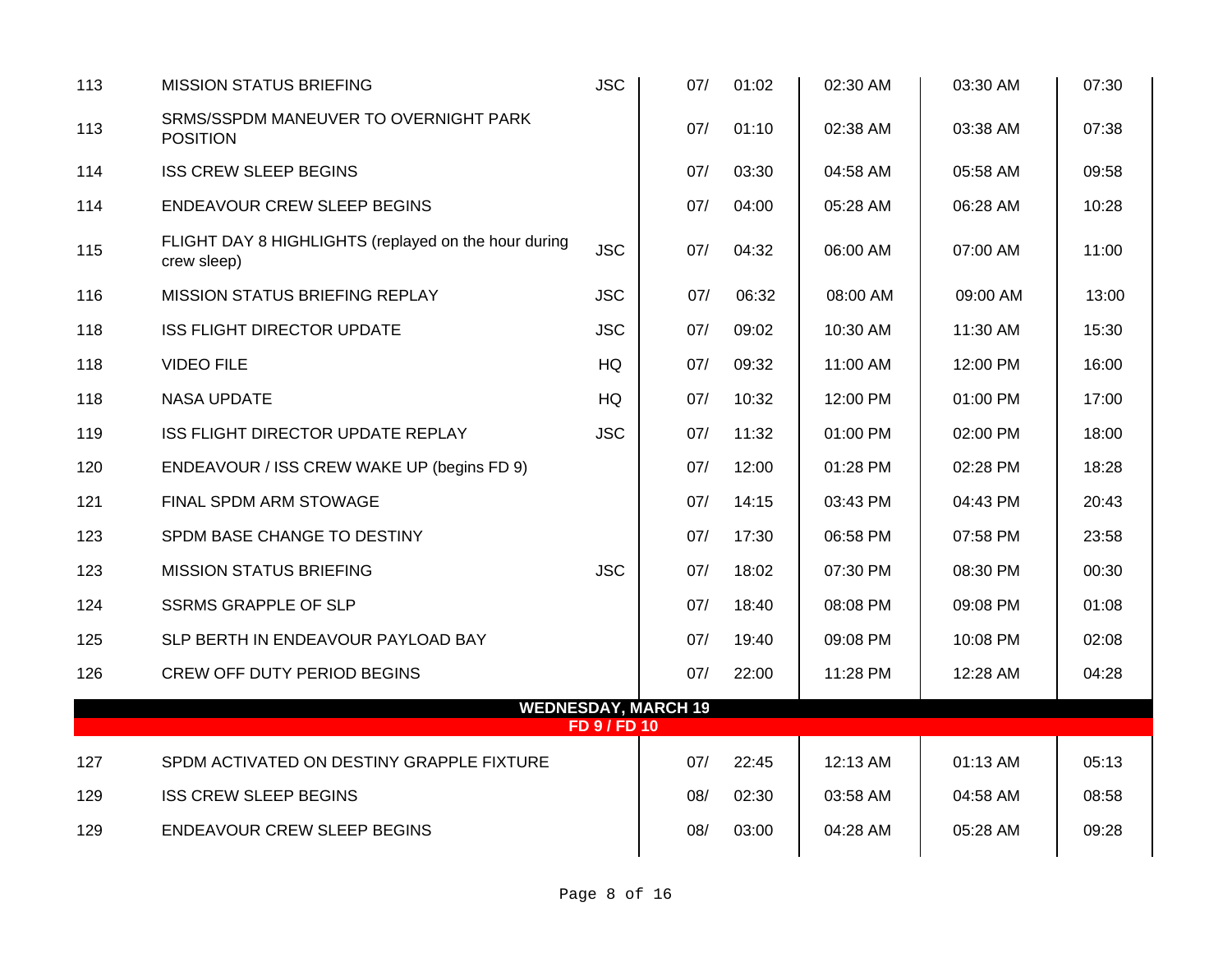| 129 | FLIGHT DAY 9 HIGHLIGHTS (replayed on the hour during<br>crew sleep)         | <b>JSC</b>    | 08/                       | 03:32 | 05:00 AM | 06:00 AM | 10:00 |
|-----|-----------------------------------------------------------------------------|---------------|---------------------------|-------|----------|----------|-------|
| 131 | MISSION STATUS BRIEFING REPLAY                                              | <b>JSC</b>    | 08/                       | 06:32 | 08:00 AM | 09:00 AM | 13:00 |
| 133 | <b>VIDEO FILE</b>                                                           | <b>HQ</b>     | 08/                       | 09:32 | 11:00 AM | 12:00 PM | 16:00 |
| 134 | <b>ISS FLIGHT DIRECTOR UPDATE REPLAY</b>                                    | <b>JSC</b>    | 08/                       | 10:32 | 12:00 PM | 01:00 PM | 17:00 |
| 135 | ENDEAVOUR / ISS CREW WAKE UP (begins FD 10)                                 |               | 08/                       | 11:00 | 12:28 PM | 01:28 PM | 17:28 |
| 135 | <b>CREW OFF DUTY PERIOD BEGINS</b>                                          |               | 08/                       | 12:30 | 01:58 PM | 02:58 PM | 18:58 |
| 138 | <b>JAXA VIP EVENT</b>                                                       | <b>TDRE</b>   | 08/                       | 16:40 | 06:08 PM | 07:08 PM | 23:08 |
| 139 | JAXA VIP EVENT REPLAY WITH ENGLISH<br><b>INTERPRETATION</b>                 | <b>JSC</b>    | 08/                       | 17:32 | 07:00 PM | 08:00 PM | 00:00 |
| 140 | CBS NEWS / NBC NEWS / WMUR-TV, Manchester NH<br><b>IN-FLIGHT INTERVIEWS</b> | <b>TDRW</b>   | 08/                       | 18:40 | 08:08 PM | 09:08 PM | 01:08 |
| 141 | <b>MISSION STATUS BRIEFING</b>                                              | <b>JSC</b>    | 08/                       | 20:32 | 10:00 PM | 11:00 PM | 03:00 |
| 141 | EVA #4 TRAD PREPARATIONS BEGIN                                              |               | 08/                       | 20:45 | 10:13 PM | 11:13 PM | 03:13 |
|     |                                                                             | FD 10 / FD 11 | <b>THURSDAY, MARCH 20</b> |       |          |          |       |
| 143 | EVA #4 PROCEDURE REVIEW                                                     |               | 08/                       | 23:00 | 12:28 AM | 01:28 AM | 05:28 |
| 144 | BEHNKEN & FOREMAN EVA #4 CAMPOUT BEGINS                                     |               | 09/                       | 01:15 | 02:43 AM | 03:43 AM | 07:43 |
| 145 | <b>ISS CREW SLEEP BEGINS</b>                                                |               | 09/                       | 02:30 | 03:58 AM | 04:58 AM | 08:58 |
| 145 | <b>ENDEAVOUR CREW SLEEP BEGINS</b>                                          |               | 09/                       | 03:00 | 04:28 AM | 05:28 AM | 09:28 |
| 145 | FLIGHT DAY 10 HIGHLIGHTS (replayed on the hour during<br>crew sleep)        | <b>JSC</b>    | 09/                       | 03:32 | 05:00 AM | 06:00 AM | 10:00 |
| 147 | MISSION STATUS BRIEFING REPLAY                                              | <b>JSC</b>    | 09/                       | 06:32 | 08:00 AM | 09:00 AM | 13:00 |
| 149 | <b>VIDEO FILE</b>                                                           | HQ            | 09/                       | 09:32 | 11:00 AM | 12:00 PM | 16:00 |
| 150 | ISS FLIGHT DIRECTOR UPDATE REPLAY                                           | <b>JSC</b>    | 09/                       | 10:32 | 12:00 PM | 01:00 PM | 17:00 |
|     |                                                                             |               |                           |       |          |          |       |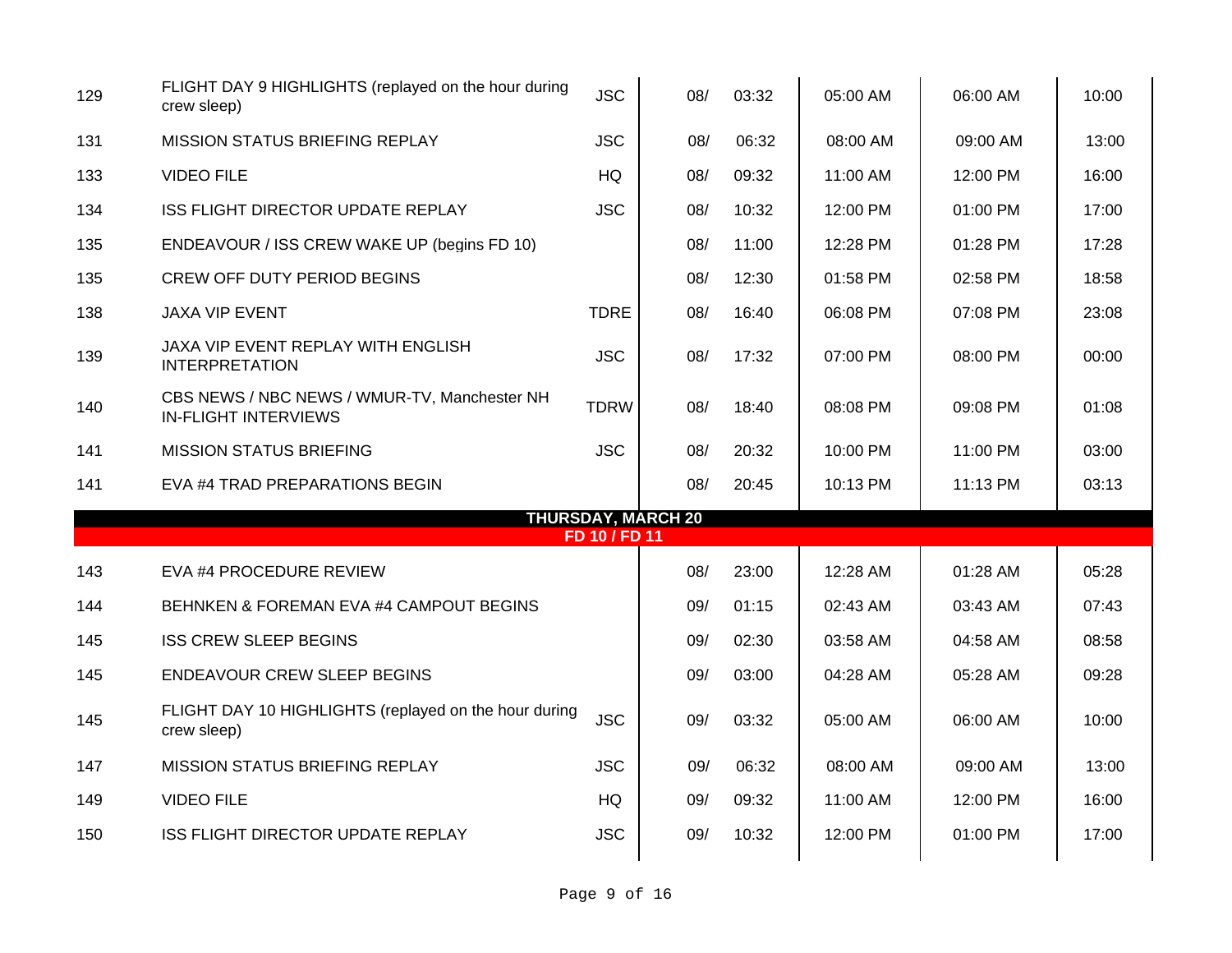| 150 | ENDEAVOUR / ISS CREW WAKE UP (begins FD 11)                               |                                          | 09/ | 11:00 | 12:28 PM   | 01:28 PM | 17:28 |
|-----|---------------------------------------------------------------------------|------------------------------------------|-----|-------|------------|----------|-------|
| 151 | EVA #4 PREPARATIONS RESUME                                                |                                          | 09/ | 11:45 | $01:13$ PM | 02:13 PM | 18:13 |
| 154 | EVA #4 BEGINS                                                             |                                          | 09/ | 16:00 | 05:28 PM   | 06:28 PM | 22:28 |
| 154 | RPCM REMOVAL AND REPLACEMENT                                              |                                          | 09/ | 16:30 | 05:58 PM   | 06:58 PM | 22:58 |
| 155 | TRAD DTO WORKSITE SETUP                                                   |                                          | 09/ | 17:00 | 06:28 PM   | 07:28 PM | 23:28 |
| 155 | <b>TRAD DTO BEGINS</b>                                                    |                                          | 09/ | 18:20 | 07:48 PM   | 08:48 PM | 00:48 |
| 158 | EVA #4 ENDS                                                               |                                          | 09/ | 22:30 | 11:58 PM   | 12:58 AM | 04:58 |
|     |                                                                           | <b>FRIDAY, MARCH 21</b><br>FD 11 / FD 12 |     |       |            |          |       |
|     |                                                                           |                                          |     |       |            |          |       |
| 159 | SSRMS WALKOFF FROM HARMONY TO MBS                                         |                                          | 09/ | 23:55 | 01:23 AM   | 02:23 AM | 06:23 |
| 159 | <b>MISSION STATUS BRIEFING</b>                                            | <b>JSC</b>                               | 10/ | 00:32 | 02:00 AM   | 03:00 AM | 07:00 |
| 161 | <b>ISS CREW SLEEP BEGINS</b>                                              |                                          | 10/ | 02:30 | 03:58 AM   | 04:58 AM | 08:58 |
| 161 | <b>ENDEAVOUR CREW SLEEP BEGINS</b>                                        |                                          | 10/ | 03:00 | 04:28 AM   | 05:28 AM | 09:28 |
| 161 | FLIGHT DAY 11 HIGHLIGHTS (replayed on the hour during<br>crew sleep)      | <b>JSC</b>                               | 10/ | 03:32 | 05:00 AM   | 06:00 AM | 10:00 |
| 163 | MISSION STATUS BRIEFING REPLAY                                            | <b>JSC</b>                               | 10/ | 06:32 | 08:00 AM   | 09:00 AM | 13:00 |
| 165 | <b>VIDEO FILE</b>                                                         | HQ                                       | 10/ | 09:32 | 11:00 AM   | 12:00 PM | 16:00 |
| 166 | ISS FLIGHT DIRECTOR UPDATE REPLAY                                         | <b>JSC</b>                               | 10/ | 10:32 | 12:00 PM   | 01:00 PM | 17:00 |
| 166 | ENDEAVOUR / ISS CREW WAKE UP (begins FD 12)                               |                                          | 10/ | 11:00 | 12:28 PM   | 01:28 PM | 17:28 |
| 168 | RMS/OBSS LATE INSPECTION OF ENDEAVOUR<br>THERMAL PROTECTION SYSTEM BEGINS |                                          | 10/ | 13:35 | 03:03 PM   | 04:03 PM | 20:03 |
| 169 | <b>EXPRESS 3 RACK TRANSFER</b>                                            |                                          | 10/ | 14:55 | 04:23 PM   | 05:23 PM | 21:23 |
| 170 | OBSS KEEP ALIVE EQUIPMENT ASSEMBLY                                        |                                          | 10/ | 17:15 | 06:43 PM   | 07:43 PM | 23:43 |
| 172 | <b>MISSION STATUS BRIEFING</b>                                            | <b>JSC</b>                               | 10/ | 20:32 | 10:00 PM   | 11:00 PM | 03:00 |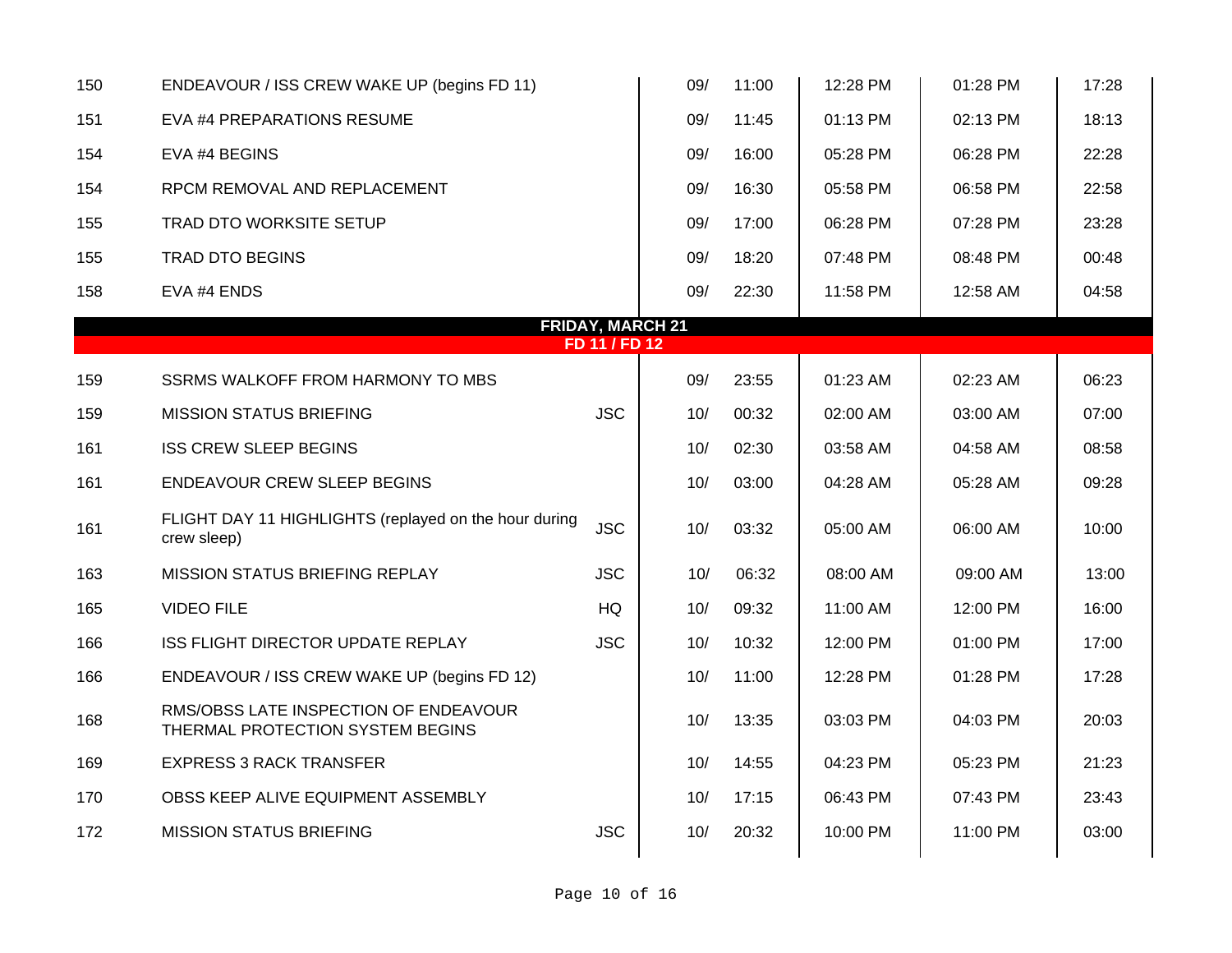| 174 | EVA #5 PROCEDURE REVIEW                                                                                           |               | 10/                       | 22:30 | 11:58 PM | 12:58 AM | 04:58 |
|-----|-------------------------------------------------------------------------------------------------------------------|---------------|---------------------------|-------|----------|----------|-------|
|     |                                                                                                                   |               | <b>SATURDAY, MARCH 22</b> |       |          |          |       |
|     |                                                                                                                   | FD 12 / FD 13 |                           |       |          |          |       |
| 174 | MOBILE TRANSPORTER MOVES TO WORKSITE 6                                                                            |               | 10/                       | 23:30 | 12:58 AM | 01:58 AM | 05:58 |
| 175 | BEHNKEN & FOREMAN EVA #5 CAMPOUT BEGINS                                                                           |               | 11/                       | 00:15 | 01:43 AM | 02:43 AM | 06:43 |
| 176 | <b>ISS CREW SLEEP BEGINS</b>                                                                                      |               | 11/                       | 01:30 | 02:58 AM | 03:58 AM | 07:58 |
| 176 | <b>ENDEAVOUR CREW SLEEP BEGINS</b>                                                                                |               | 11/                       | 02:00 | 03:28 AM | 04:28 AM | 08:28 |
| 176 | FLIGHT DAY 12 HIGHLIGHTS (replayed on the hour during<br>crew sleep)                                              | <b>JSC</b>    | 11/                       | 02:32 | 04:00 AM | 05:00 AM | 09:00 |
| 178 | <b>MISSION STATUS BRIEFING REPLAY</b>                                                                             | <b>JSC</b>    | 11/                       | 05:32 | 07:00 AM | 08:00 AM | 12:00 |
| 179 | <b>ISS FLIGHT DIRECTOR UPDATE</b>                                                                                 | <b>JSC</b>    | 11/                       | 07:02 | 08:30 AM | 09:30 AM | 13:30 |
| 181 | ISS FLIGHT DIRECTOR UPDATE REPLAY                                                                                 | <b>JSC</b>    | 11/                       | 09:02 | 10:30 AM | 11:30 AM | 15:30 |
| 181 | ENDEAVOUR / ISS CREW WAKE UP (begins FD 13)                                                                       |               | 11/                       | 10:00 | 11:28 AM | 12:28 PM | 16:28 |
| 182 | EVA #5 PREPARATIONS RESUME                                                                                        |               | 11/                       | 10:40 | 12:08 PM | 01:08 PM | 17:08 |
| 185 | EVA #5 BEGINS                                                                                                     |               | 11/                       | 14:55 | 04:23 PM | 05:23 PM | 21:23 |
| 185 | <b>SSRMS GRAPPLE OBSS</b>                                                                                         |               | 11/                       | 15:05 | 04:33 PM | 05:33 PM | 21:33 |
| 185 | OBSS KAU ASSEMBLY BEGINS                                                                                          |               | 11/                       | 15:40 | 05:08 PM | 06:08 PM | 22:08 |
| 185 | OBSS HANDOFF TO EVA CREWMEMBERS                                                                                   |               | 11/                       | 15:50 | 05:18 PM | 06:18 PM | 22:18 |
| 186 | OBSS STOWAGE ON S1 TRUSS                                                                                          |               | 11/                       | 17:15 | 06:43 PM | 07:43 PM | 23:43 |
| 187 | TRUNDLE BEARING ASSEMBLY #5 INSTALLED IN<br><b>STARBOARD SARJ</b>                                                 |               | 11/                       | 18:30 | 07:58 PM | 08:58 PM | 00:58 |
| 187 | JLP TRUNNION COVER INSTALLATION/HARMONY<br>PORT AND NADIR COMMON BERTHING MECHANISM<br><b>LAUNCH LOCK RELEASE</b> |               | 11/                       | 19:45 | 09:13 PM | 10:13 PM | 02:13 |
| 189 | EVA #5 ENDS                                                                                                       |               | 11/                       | 21:45 | 11:13 PM | 12:13 AM | 04:13 |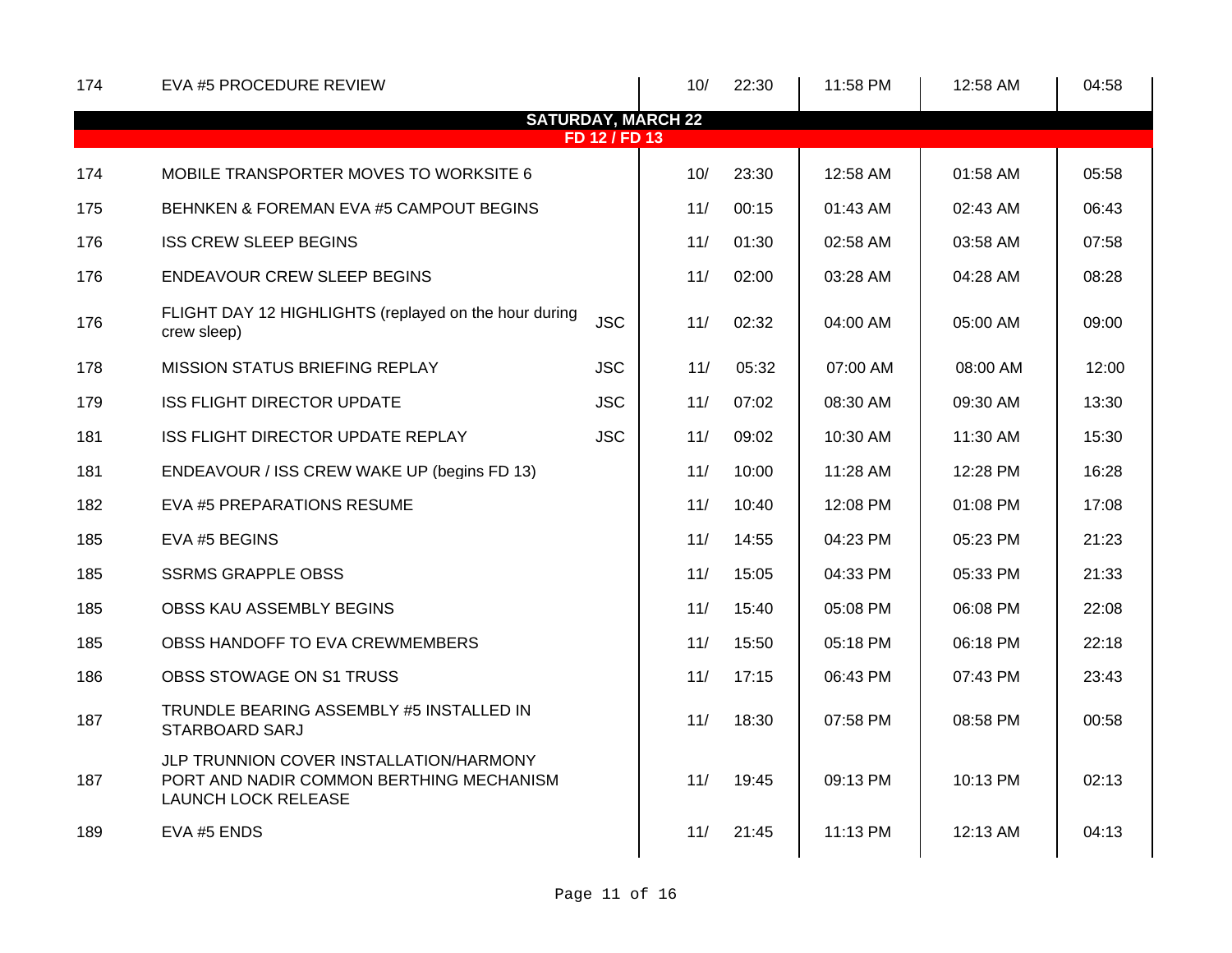| <b>SUNDAY, MARCH 23</b> |                                                                      |               |                         |       |          |          |       |  |  |  |  |  |
|-------------------------|----------------------------------------------------------------------|---------------|-------------------------|-------|----------|----------|-------|--|--|--|--|--|
|                         | <b>FD 13 / FD 14</b>                                                 |               |                         |       |          |          |       |  |  |  |  |  |
| 190                     | <b>MISSION STATUS BRIEFING</b>                                       | <b>JSC</b>    | 11/                     | 23:02 | 12:30 AM | 01:30 AM | 05:30 |  |  |  |  |  |
| 191                     | <b>ISS CREW SLEEP BEGINS</b>                                         |               | 12/                     | 01:30 | 02:58 AM | 03:58 AM | 07:58 |  |  |  |  |  |
| 192                     | <b>ENDEAVOUR CREW SLEEP BEGINS</b>                                   |               | 12/                     | 02:00 | 03:28 AM | 04:28 AM | 08:28 |  |  |  |  |  |
| 192                     | FLIGHT DAY 13 HIGHLIGHTS (replayed on the hour during<br>crew sleep) | <b>JSC</b>    | 12/                     | 02:32 | 04:00 AM | 05:00 AM | 09:00 |  |  |  |  |  |
| 194                     | <b>MISSION STATUS BRIEFING REPLAY</b>                                | <b>JSC</b>    | 12/                     | 05:32 | 07:00 AM | 08:00 AM | 12:00 |  |  |  |  |  |
| 195                     | <b>ISS FLIGHT DIRECTOR UPDATE</b>                                    | <b>JSC</b>    | 12/                     | 07:02 | 08:30 AM | 09:30 AM | 13:30 |  |  |  |  |  |
| 196                     | ISS FLIGHT DIRECTOR UPDATE REPLAY                                    | <b>JSC</b>    | 12/                     | 09:02 | 10:30 AM | 11:30 AM | 15:30 |  |  |  |  |  |
| 197                     | ENDEAVOUR / ISS CREW WAKE UP (begins FD 14)                          |               | 12/                     | 10:00 | 11:28 AM | 12:28 PM | 16:28 |  |  |  |  |  |
| 199                     | <b>CREW OFF DUTY PERIOD BEGINS</b>                                   |               | 12/                     | 11:30 | 12:58 PM | 01:58 PM | 17:58 |  |  |  |  |  |
| 201                     | <b>MISSION STATUS BRIEFING</b>                                       | <b>JSC</b>    | 12/                     | 16:02 | 05:30 PM | 06:30 PM | 22:30 |  |  |  |  |  |
| 203                     | ENDEAVOUR / ISS FINAL TRANSFERS                                      |               | 12/                     | 19:10 | 08:38 PM | 09:38 PM | 01:38 |  |  |  |  |  |
| 204                     | RENDEZVOUS TOOLS CHECKOUT                                            |               | 12/                     | 20:20 | 09:48 PM | 10:48 PM | 02:48 |  |  |  |  |  |
| 204                     | JOINT CREW NEWS CONFERENCE                                           | <b>TDRE</b>   | 12/                     | 21:50 | 11:18 PM | 12:18 AM | 04:18 |  |  |  |  |  |
|                         |                                                                      |               | <b>MONDAY, MARCH 24</b> |       |          |          |       |  |  |  |  |  |
|                         |                                                                      | FD 14 / FD 15 |                         |       |          |          |       |  |  |  |  |  |
| 206                     | <b>RIGEX ACTIVATION</b>                                              |               | 12/                     | 23:15 | 12:43 AM | 01:43 AM | 05:43 |  |  |  |  |  |
| 206                     | TRANSLATED REPLAY OF JOINT CREW NEWS<br><b>CONFERENCE</b>            | <b>JSC</b>    | 12/                     | 23:32 | 01:00 AM | 02:00 AM | 06:00 |  |  |  |  |  |
| 207                     | <b>ISS CREW SLEEP BEGINS</b>                                         |               | 13/                     | 01:00 | 02:28 AM | 03:28 AM | 07:28 |  |  |  |  |  |
| 207                     | ENDEAVOUR CREW SLEEP BEGINS                                          |               | 13/                     | 01:30 | 02:58 AM | 03:58 AM | 07:58 |  |  |  |  |  |
| 207                     | FLIGHT DAY 14 HIGHLIGHTS (replayed on the hour during<br>crew sleep) | <b>JSC</b>    | 13/                     | 01:32 | 03:00 AM | 04:00 AM | 08:00 |  |  |  |  |  |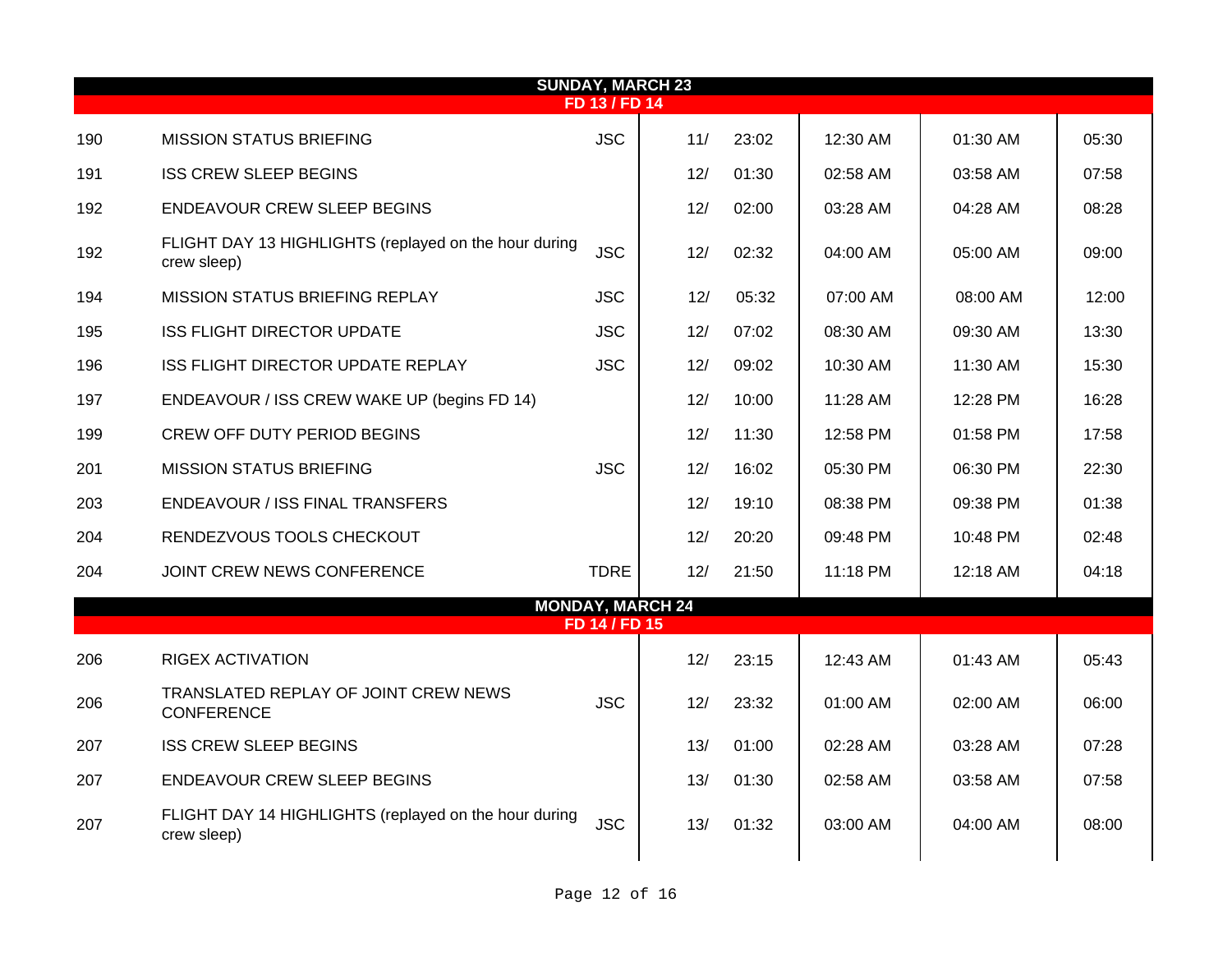| 209 | <b>MISSION STATUS BRIEFING REPLAY</b>                                | <b>JSC</b>    | 13/ | 05:32 | 07:00 AM | 08:00 AM | 12:00 |
|-----|----------------------------------------------------------------------|---------------|-----|-------|----------|----------|-------|
| 212 | <b>VIDEO FILE</b>                                                    | HQ            | 13/ | 08:32 | 10:00 AM | 11:00 AM | 15:00 |
| 212 | <b>ISS FLIGHT DIRECTOR UPDATE REPLAY</b>                             | <b>JSC</b>    | 13/ | 09:02 | 10:30 AM | 11:30 AM | 15:30 |
| 213 | ENDEAVOUR / ISS CREW WAKE UP (begins FD 15)                          |               | 13/ | 09:30 | 10:58 AM | 11:58 AM | 15:58 |
| 214 | RIGEX DEACTIVATION                                                   |               | 13/ | 11:00 | 12:28 PM | 01:28 PM | 17:28 |
| 211 | POST MMT UPDATE                                                      | <b>JSC</b>    | 13/ | 07:02 | 08:30 AM | 09:30 AM | 13:30 |
| 216 | ENDEAVOUR / ISS FAREWELLS AND HATCH CLOSURE                          |               | 13/ | 14:30 | 03:58 PM | 04:58 PM | 20:58 |
| 217 | CENTERLINE CAMERA MOUNT                                              |               | 13/ | 16:00 | 05:28 PM | 06:28 PM | 22:28 |
| 218 | ENDEAVOUR/ISS UNDOCKING (may not be televised                        |               | 13/ | 17:26 | 06:54 PM | 07:54 PM | 23:54 |
| 218 | ISS FLYAROUND (may not be televised live)                            |               | 13/ | 17:51 | 07:19 PM | 08:19 PM | 00:19 |
| 219 | FINAL SEPARATION FROM ISS                                            |               | 13/ | 19:09 | 08:37 PM | 09:37 PM | 01:37 |
| 220 | <b>MISSION STATUS BRIEFING</b>                                       | <b>JSC</b>    | 13/ | 20:32 | 10:00 PM | 11:00 PM | 03:00 |
| 220 | <b>VTR PLAYBACK OF UNDOCKING</b>                                     |               | 13/ | 20:35 | 10:03 PM | 11:03 PM | 03:03 |
|     | <b>TUESDAY, MARCH 25</b>                                             |               |     |       |          |          |       |
|     |                                                                      | FD 15 / FD 16 |     |       |          |          |       |
| 223 | <b>ENDEAVOUR CREW SLEEP BEGINS</b>                                   |               | 14/ | 01:00 | 02:28 AM | 03:28 AM | 07:28 |
| 223 | FLIGHT DAY 15 HIGHLIGHTS (replayed on the hour during<br>crew sleep) | <b>JSC</b>    | 14/ | 01:32 | 03:00 AM | 04:00 AM | 08:00 |
| 225 | <b>MISSION STATUS BRIEFING REPLAY</b>                                | <b>JSC</b>    | 14/ | 05:32 | 07:00 AM | 08:00 AM | 12:00 |
| 227 | ENDEAVOUR CREW WAKE UP (begins FD 16)                                |               | 14/ | 09:00 | 10:28 AM | 11:28 AM | 15:28 |
| 230 | <b>CABIN STOWAGE BEGINS</b>                                          |               | 14/ | 12:00 | 01:28 PM | 02:28 PM | 18:28 |
| 230 | <b>FCS CHECKOUT</b>                                                  |               | 14/ | 12:45 | 02:13 PM | 03:13 PM | 19:13 |
| 231 | <b>RCS HOT FIRE</b>                                                  |               | 14/ | 13:55 | 03:23 PM | 04:23 PM | 20:23 |
| 232 | * ESA PAO EVENT                                                      | <b>TDRE</b>   | 14/ | 16:00 | 05:28 PM | 06:28 PM | 22:28 |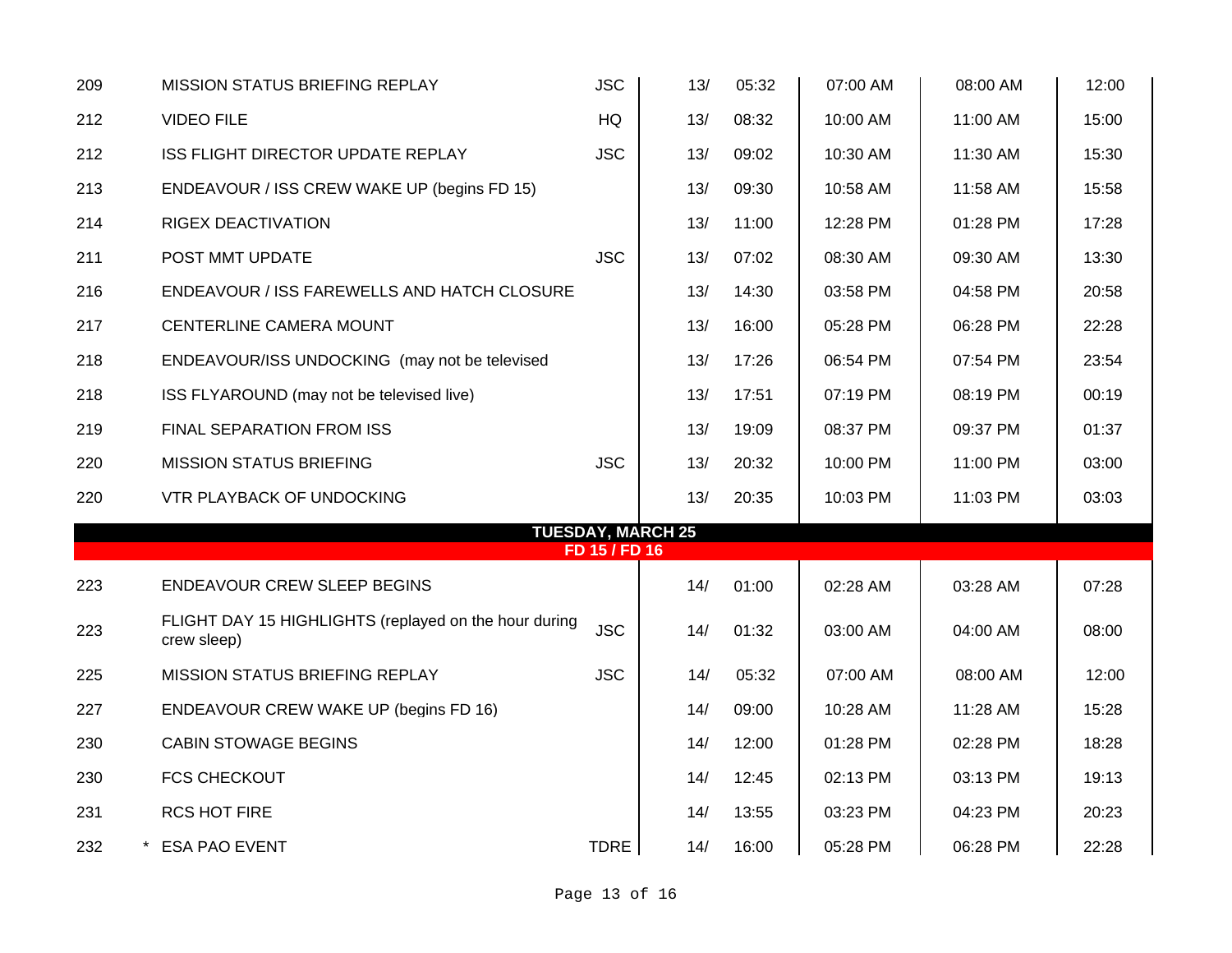| 234 | CNN / ASSOCIATED PRESS / KTVI-TV, St. Louis, MO                      | <b>TDRE</b>   | 14/                        | 18:05 | 07:33 PM       | 08:33 PM | 00:33 |
|-----|----------------------------------------------------------------------|---------------|----------------------------|-------|----------------|----------|-------|
| 236 | REPLAY OF ESA PAO EVENT WITH ENGLISH<br><b>INTERPRETATION</b>        | <b>JSC</b>    | 14/                        | 19:32 | 09:00 PM       | 10:00 PM | 02:00 |
| 236 | <b>MISSION STATUS BRIEFING</b>                                       | <b>JSC</b>    | 14/                        | 20:32 | 10:00 PM       | 11:00 PM | 03:00 |
| 236 | MIDDECK RECUMBENT SEAT SETUP FOR EYHARTS                             |               | 14/                        | 21:00 | 10:28 PM       | 11:28 PM | 03:28 |
| 236 | KU BAND ANTENNA STOWAGE                                              |               | 14/                        | 21:20 | 10:48 PM       | 11:48 PM | 03:48 |
| 237 | <b>CREW DEORBIT PREPARATION BRIEFING</b>                             |               | 14/                        | 22:00 | 11:28 PM       | 12:28 AM | 04:28 |
|     |                                                                      |               | <b>WEDNESDAY, MARCH 26</b> |       |                |          |       |
|     |                                                                      | FD 15 / FD 16 |                            |       |                |          |       |
| 238 | <b>ENDEAVOUR CREW SLEEP BEGINS</b>                                   |               | 15/                        | 01:00 | 02:28 AM       | 03:28 AM | 07:28 |
| 239 | FLIGHT DAY 16 HIGHLIGHTS (replayed on the hour during<br>crew sleep) | <b>JSC</b>    | 15/                        | 01:32 | 03:00 AM       | 04:00 AM | 08:00 |
| 241 | MISSION STATUS BRIEFING REPLAY                                       | <b>JSC</b>    | 15/                        | 05:32 | 07:00 AM       | 08:00 AM | 12:00 |
| 244 | ENDEAVOUR CREW WAKE UP (begins FD 17)                                |               | 15/                        | 09:00 | 10:28 AM       | 11:28 AM | 15:28 |
| 246 | DEORBIT PREPARATIONS BEGIN                                           |               | 15/                        | 12:50 | 02:18 PM       | 03:18 PM | 19:18 |
| 247 | PAYLOAD BAY DOOR CLOSING                                             |               | 15/                        | 14:23 | 03:51 PM       | 04:51 PM | 20:51 |
| 249 | <b>DEORBIT BURN</b>                                                  |               | 15/                        | 17:03 | 06:31 PM       | 07:31 PM | 23:31 |
| 250 | MILA C-BAND RADAR ACQUISITION OF ENDEAVOUR                           |               | 15/                        | 17:52 | 07:20 PM       | 08:20 PM | 00:20 |
| 250 | <b>KSC LANDING</b>                                                   | <b>KSC</b>    | 15/                        | 18:05 | 07:33 PM       | 08:33 PM | 00:33 |
|     | POST-LANDING NEWS CONFERENCE                                         | <b>KSC</b>    |                            |       | NET L+2 HRS.   |          |       |
|     | ENTRY FLIGHT CONTROL TEAM VIDEO REPLAY                               | <b>JSC</b>    |                            |       | NET L+3 HRS.   |          |       |
|     | STS-123 MISSION HIGHLIGHTS VIDEO REPLAY                              | <b>JSC</b>    |                            |       | NET L+3.5 HRS. |          |       |
|     | VIDEO B-ROLL OF EYHARTS IN CREW QUARTERS<br>(pending availability)   | <b>KSC</b>    |                            |       | NET L+6.5 HRS. |          |       |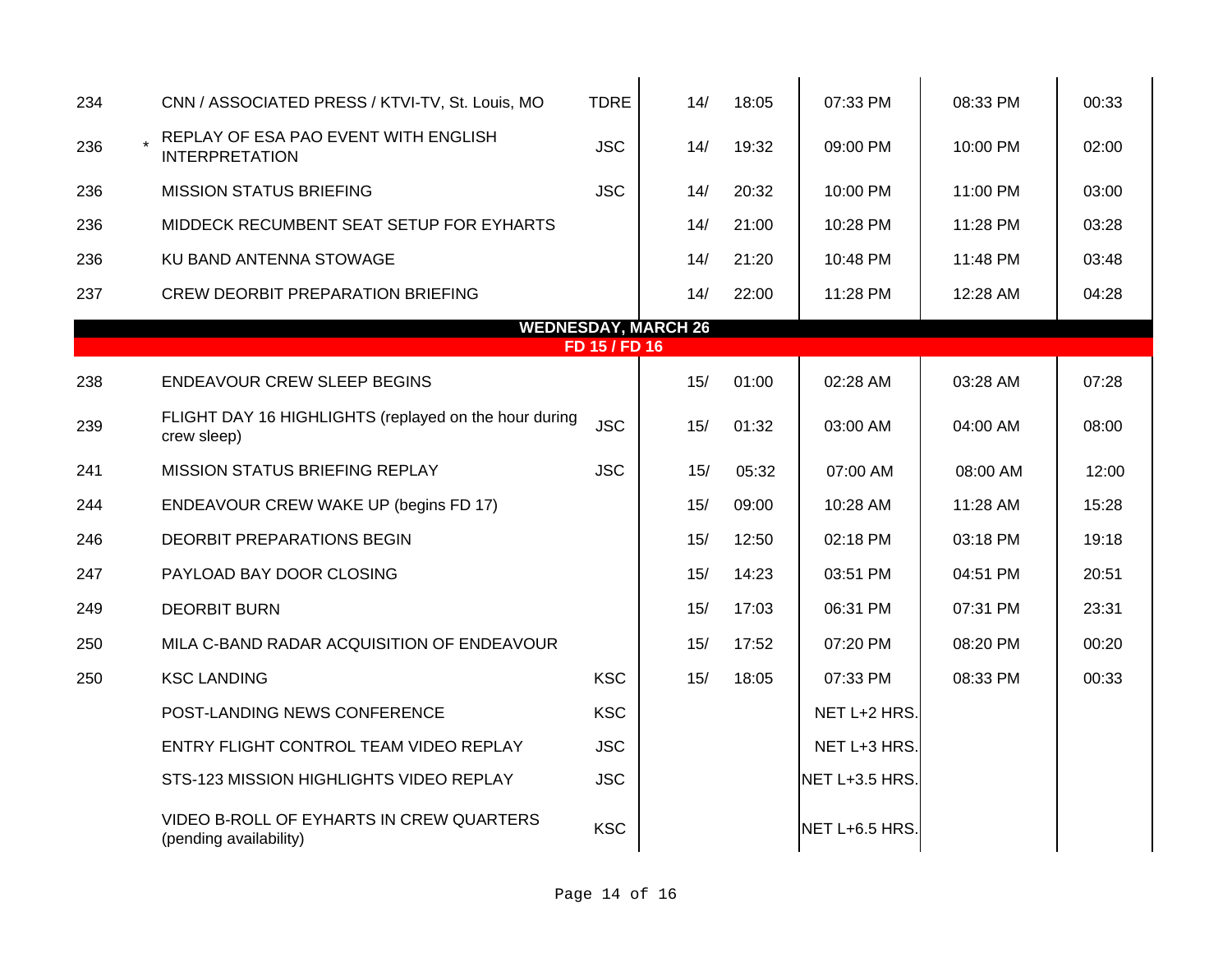|                                                                                                                                                                                                                                               | <b>THURSDAY, MARCH 27</b>                                                                                                                                                                                                                                                                                                                                                                                                                                                                                                                                                                                                                                                                                                                                                                                                                                                                                                                                       |                            |  |            |  |  |  |
|-----------------------------------------------------------------------------------------------------------------------------------------------------------------------------------------------------------------------------------------------|-----------------------------------------------------------------------------------------------------------------------------------------------------------------------------------------------------------------------------------------------------------------------------------------------------------------------------------------------------------------------------------------------------------------------------------------------------------------------------------------------------------------------------------------------------------------------------------------------------------------------------------------------------------------------------------------------------------------------------------------------------------------------------------------------------------------------------------------------------------------------------------------------------------------------------------------------------------------|----------------------------|--|------------|--|--|--|
|                                                                                                                                                                                                                                               | STS-123 CREW NEWS CONFERENCE (may be<br>postponed or cancelled)                                                                                                                                                                                                                                                                                                                                                                                                                                                                                                                                                                                                                                                                                                                                                                                                                                                                                                 | <b>KSC</b>                 |  | <b>TBD</b> |  |  |  |
|                                                                                                                                                                                                                                               |                                                                                                                                                                                                                                                                                                                                                                                                                                                                                                                                                                                                                                                                                                                                                                                                                                                                                                                                                                 | <b>DEFINITION OF TERMS</b> |  |            |  |  |  |
| ACBM:<br>AMC:<br>CLPA:<br>CST:<br>EST:<br>DCSU:<br>Destiny:<br>DEXTRE:<br>DTO:<br>EMU:<br><b>ESP-2:</b><br>ESA:<br>EVA:<br>FCS:<br>FD:<br>FG:<br>GMT:<br>Harmony:<br>HQ:<br>ISS:<br><b>JAXA</b><br>JLP<br>JSC:<br>KAU:<br>KSC:<br>Ŀ.<br>LIMO: | Active Common Berthing Mechanism<br><b>Americom Satellite</b><br>Camera Light Pan/Tilt Assembly<br>Columbus: European Laboratory on ISS<br><b>Central Standard Time</b><br><b>Eastern Standard Time</b><br>Direct Current Switching Unit on ISS<br>U.S. Laboratory on ISS<br>Special Purpose Dexterous Manipulator (SPDM)<br><b>Detailed Test Objective</b><br><b>Extravehicular Mobility Unit</b><br>External Stowage Platform #2 on ISS Airlock<br>European Space Agency<br><b>Extravehicular Activity</b><br><b>Flight Contol System</b><br><b>Flight Day</b><br><b>French Guiana</b><br><b>Greenwich Mean Time</b><br>Connecting Node 2 on ISS<br><b>NASA Headquarters</b><br><b>International Space Station</b><br>Japanese Aerospace Exploration Agency<br>Japanese Logistics Pressurized Segment of Kibo<br>Johnson Space Center<br><b>Keep Alive Umbilical</b><br>Kennedy Space Center<br>Launch or Landing time<br>Live Interview Media Outlet channel |                            |  |            |  |  |  |